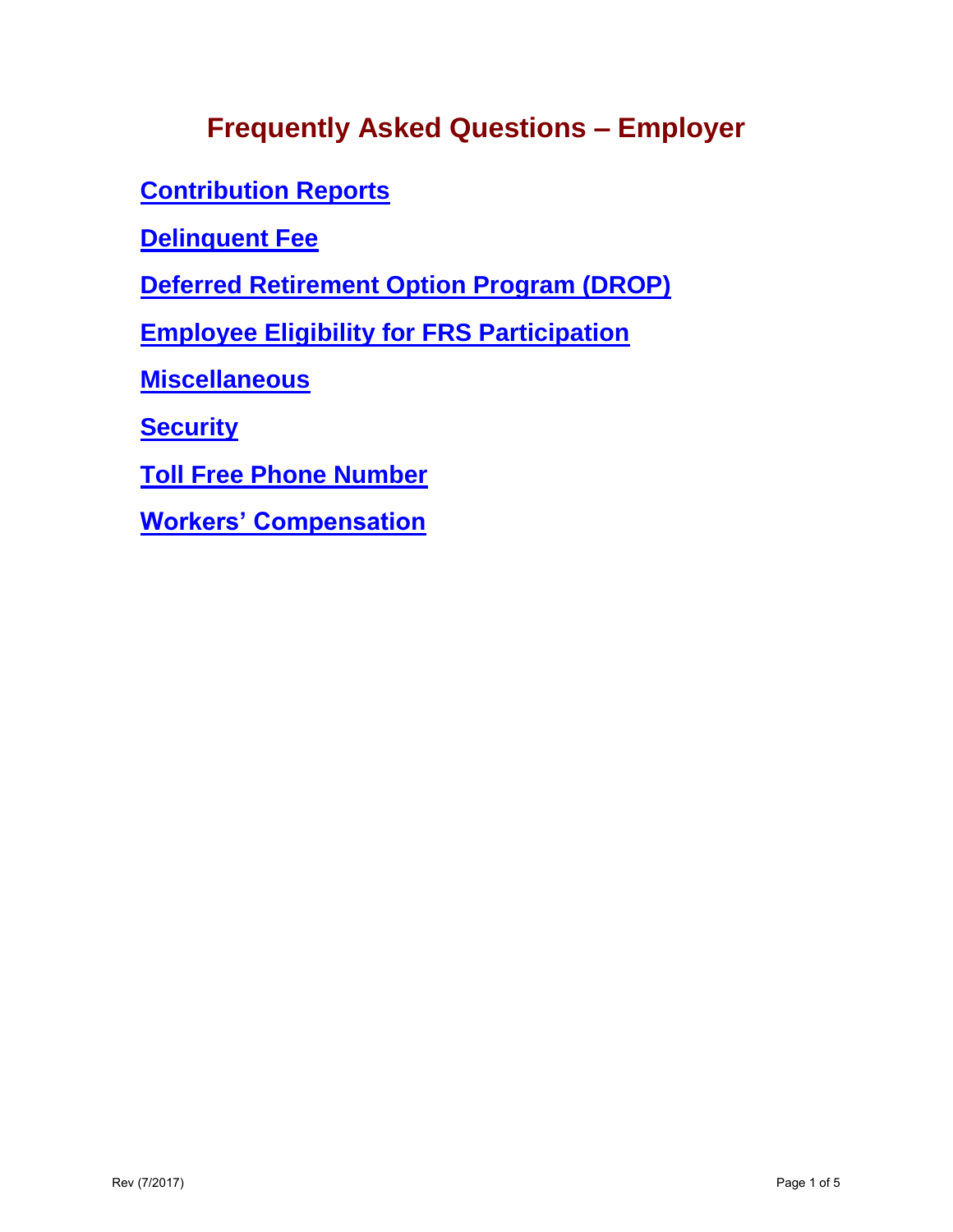# <span id="page-1-0"></span>**Contribution Reports**

### **When are the retirement contributions and payroll data due?**

Retirement contributions are due by the fifth business day of the month. If you transmit your data through the Department of Revenue/Global Payments, you must call to initiate the transfer by 3:45pm EST on the fourth business day of month for your money to reach the Division of Retirement by the fifth business day. Retirement contributions received after the due date will be considered delinquent and a 1 percent delinquent fee will be accessed. Along with your retirement contributions, your payroll detail must be received and processed by the fifth business day of the month. Payrolls received and/or not processed by the fifth business day will be considered delinquent and a 1 percent delinquent fee will be accessed. It is recommended that you submit your payroll detail prior to the due date to avoid any delays due to format errors.

#### **Where do we send the retirement contributions and retirement reports?**

The retirement contributions and the monthly payroll reports should be sent to the Division of Retirement in the appropriate format as outlined in Chapter 4 of the FRS Employer Handbook.

### **What payments are not covered for retirement purposes?**

Lump sum sick leave payments, annual leave that was originally earned as sick leave, certain types of bonuses, the portion of a single payment annual leave payment in excess of 500 hours, fringe benefits, employer payments to deferred compensation programs, salaries exceeding federal limits. Refer to the FRS Employer Handbook for additional information on payments not covered for retirement purposes.

### **How should retroactive pay increases be reported?**

Retroactive pay increases that are within the same fiscal year (July 1 - June 30) should be reported in the month it is paid. Retroactive pay increases that cross fiscal years must be entered on the retirement report based on the fiscal year the increase covers. For example, a retroactive pay increase that is paid in November, but dates back to January, would need to be split based on fiscal year. The portion of the payment for January through June would be entered as a lump sum amount with a June check date and with adjustment code E; (refer to the FRS Employer Handbook for information on valid adjustment codes and when they should be used). The remainder would be reported with the regular salary for November.

Retroactive pay increases for employees that terminated or retired should be reported with the month of termination.

#### **We just discovered that we omitted a pay date from last month's payroll. How should we report this salary?**

The missed payroll will need to be added to the next monthly retirement report, submitted as prior period adjustments and with an adjustment code E. A 1 percent delinquent fee will be assessed from the month the salary should have been reported to the month the salary was reported. The delinquent fee cannot be waived.

#### **What if the contributions are submitted late?**

Pension Plan contributions not received by the due date will be charged a 1 percent per month delinquent assessment.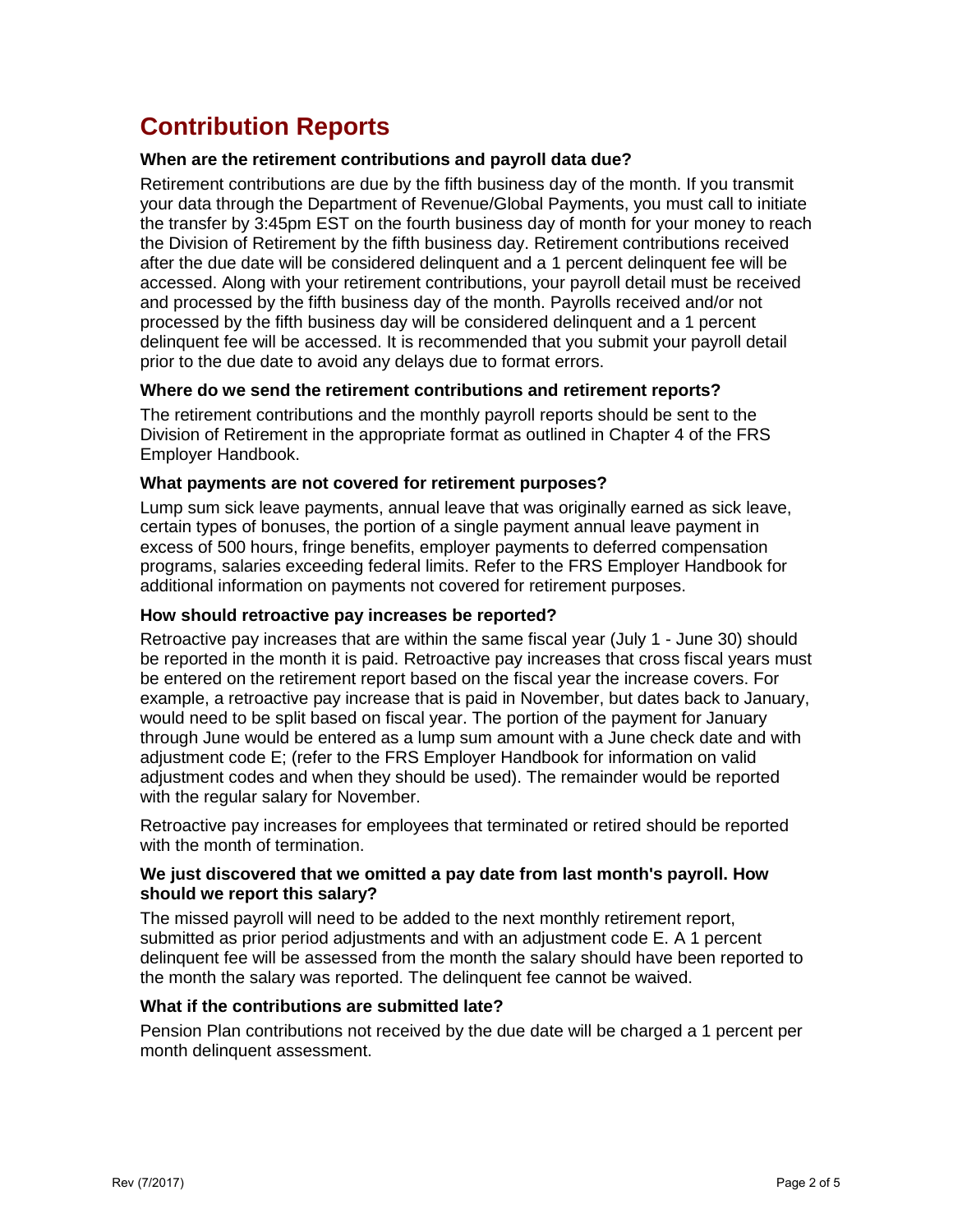### **What if we submit our monthly retirement report using the wrong format?**

All payrolls submitted with an invalid format will be rejected. If the payroll report is rejected, it could cause your file to be delinquent or delay the transmittal of the Investment Plan contributions, which could result in additional penalties.

### **The retirement rate changed effective July 1. The first check paid in July is for time that was worked in June. Do I report this salary under the rate effective July 1 or the previous rate?**

All salary paid on or after July 1 should be paid at the retirement rate in effect July 1.

**I received a credit invoice with employee contributions for an employee who is no longer working with our agency. What happens to the employee contributions?** 

The employer is responsible for refunding any overpaid employee contributions to the employee.

## <span id="page-2-0"></span>**Delinquent Fee**

**We were charged a delinquent assessment on prior period adjustments for several employees that should have been enrolled in FRS when hired, but were not. Can this fee be waived?** 

<span id="page-2-1"></span>No.

# **Deferred Retirement Option Program (DROP)**

### **Do lump sum annual leave payments paid when an employee terminates DROP need to be reported for retirement?**

Yes. Lump sum annual leave payments paid when an employee terminates DROP must be reported under the appropriate DROP plan as a work period 21 with the number of hours the payment represents.

### **How should salary earned the first month of DROP be reported?**

All salary earned prior to the DROP begin date, which is always the first of the month, should be reported under the appropriate plan code and contribution rate for the class of membership. Salaries earned beginning with the DROP begin date should be reported under the DROP plan code and contribution rate.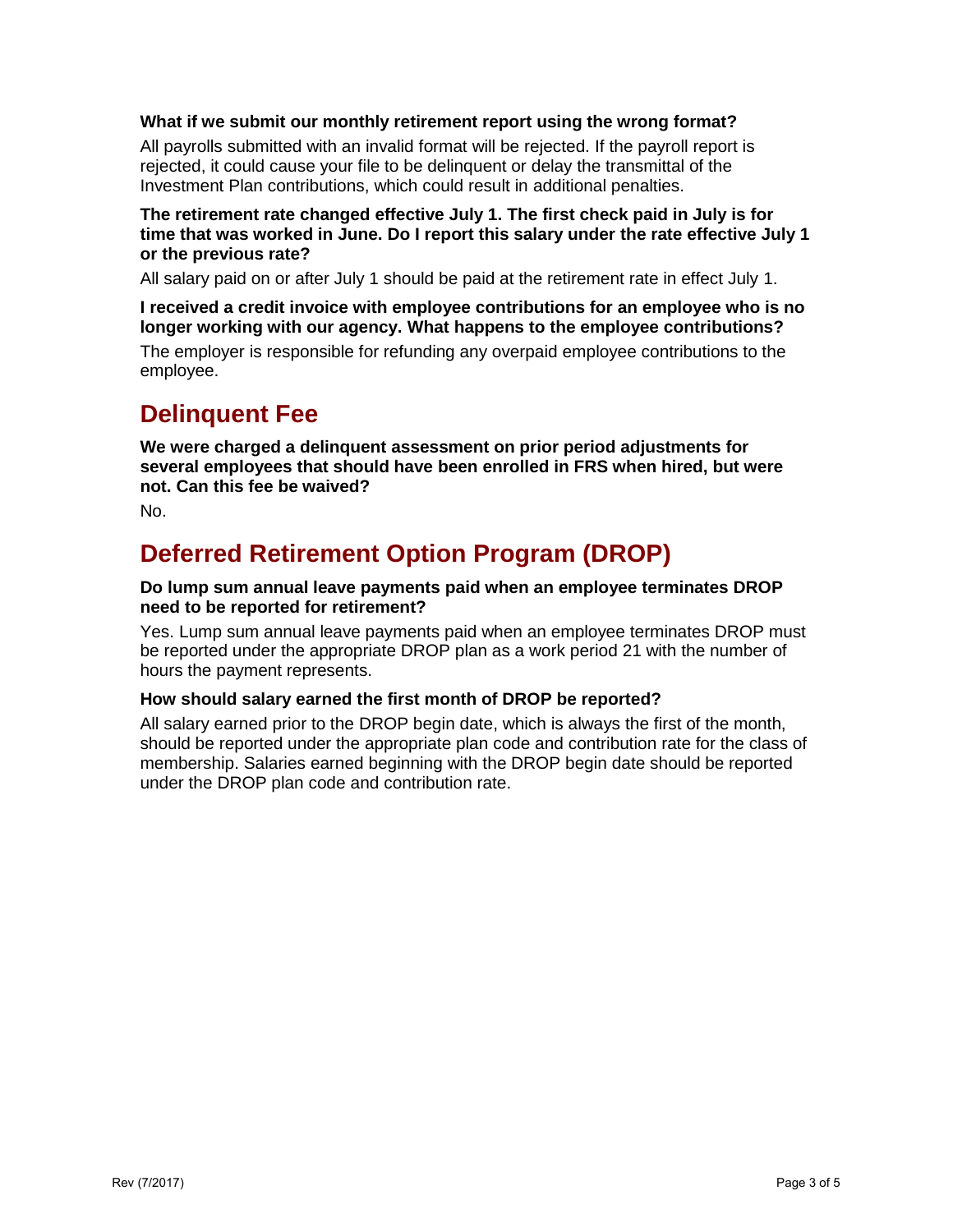# <span id="page-3-0"></span>**Employee Eligibility for FRS Participation**

### **Are all employees eligible to be enrolled in the FRS?**

No. Only an employee who is filling a full-time or part-time regularly established position is eligible to be enrolled in the FRS. A regularly established position in a non-state agency is an employment position which will be in existence beyond six consecutive calendar months. A regularly established position in a state agency is a position authorized pursuant to section 216.262(1)(a) and (b), Florida Statutes, and is compensated from either a salaries appropriation as provided in section  $216.011(1)(z)1$ . and  $2$ ., Florida Statutes, or a salaries account as provided in rule 3A-10.031, Florida Administrative Code.

Retirees of the FRS Pension Plan or the FRS Investment Plan who are initially reemployed in covered employment by June 30, 2010, will renew their membership in the FRS and earn service credit toward a subsequent retirement benefit until they retire. Renewed members may alternatively elect to participate in the FRS Investment Plan. Renewed members who retire again, including former DROP participants, are once more subject to termination requirements and reemployment limitations.

Renewed members are not eligible to participate in DROP and are not eligible for disability retirement. However, the surviving spouse and dependent children of a renewed member may qualify for survivor benefits.

Retirees with an initial reemployment in a regularly established position that occurs on or after July 1, 2010, through June 30, 2017, will not be eligible for renewed membership and will not earn creditable service toward a subsequent retirement benefit. This restriction from renewed membership includes retirees of the FRS Pension Plan, the FRS Investment Plan, the State University System Optional Retirement Program (SUSORP), the Senior Management Service Optional Annuity Program (SMSOAP), the State Community College System Optional Retirement Program (SCCSORP), and local government senior managers covered by a separate arrangement with their employers.

Retirees of the SUSORP, the SMSOAP, the SCCSORP, and the FRS Investment Plan will become renewed members of the FRS Investment Plan, the SUSORP or the SCCSORP depending upon the plan covering the position held if employed in a regularly established position and initially enrolled on or after July 1, 2017. FRS Pension Plan retirees remain ineligible for renewed membership if initially reemployed on or after July 1, 2010.

### **Can an employee be reported under more than one retirement plan in the same month?**

No. The only time an employee can be reported under two different plans in the same month is during the first month they enter DROP or if they change employers.